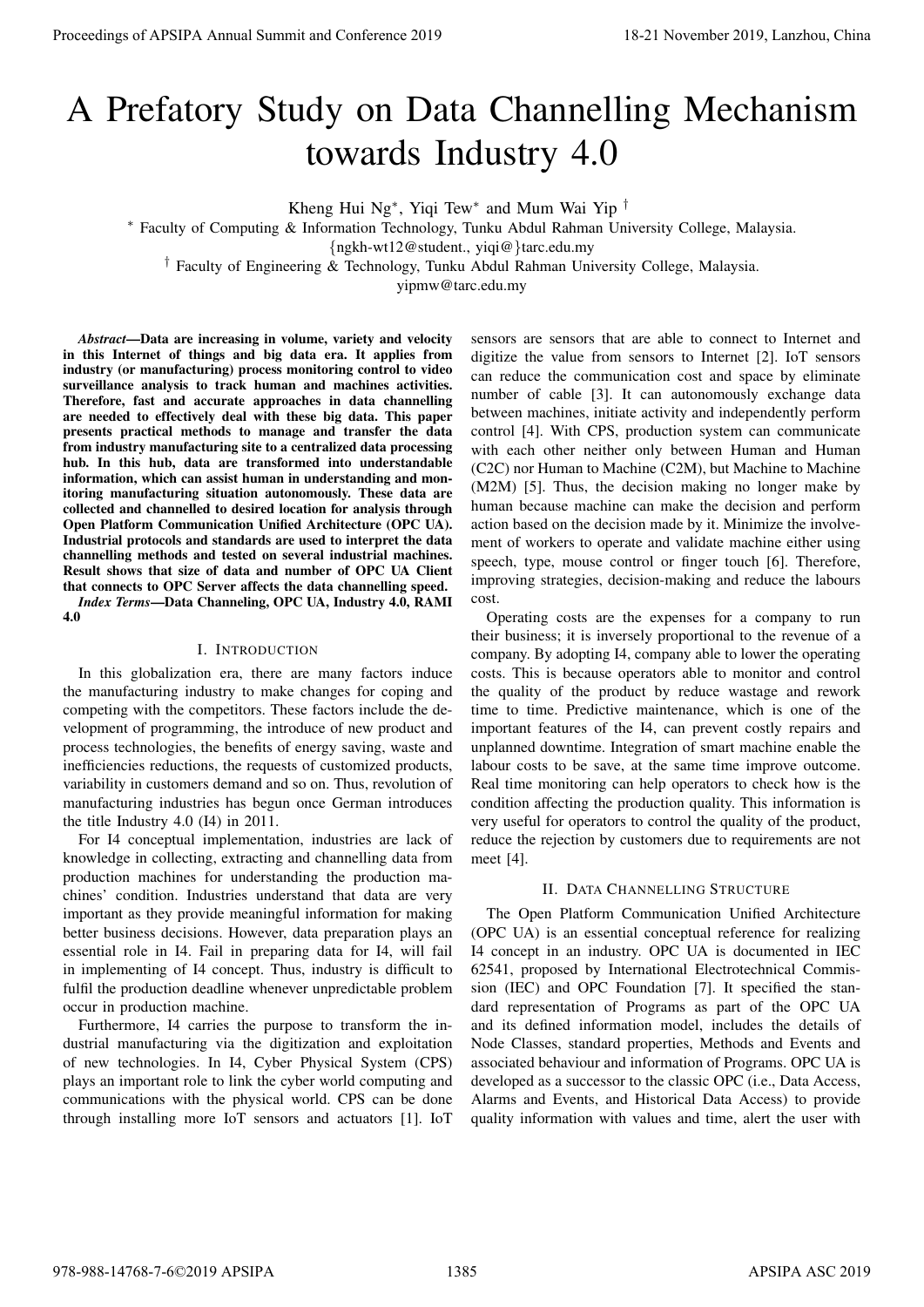

Fig. 1: Architecture Layer of OPC UA

event type message information provided with variable states and state management, and allows users to access the historical data for analysis that connected from different servers. It is one of the core objects for I4 and plays an important by links Integration layer to Information layer [8]. Using OPC UA, the information of machines from the field devices (level 1) is channelled to Human Machine Interaction viewer at Station (level 2) and Manufacturing Execution Systems server at Work Unit (level 3) in the Reference Architecture I4 (RAMI 4.0) [9].

The fundamental layer of OPC UA architecture consists of 2 components: Transport and OPC UA Data Model [10]. Transport defined the way to channelled data by Web service or OPC UA Binary. OPC UA Data Model defined the data type to be channelled. Data types, like object files can be modelled with variables, methods and events. These components are designed to provide the OPC UA base services, that consist of three different stages, application layer, communication layer and transport layer, as shown in Fig. 1. Application layer is to deal with user authentication and user authorization. User authentication is client identification by providing the security password for access. User authorization defines how far or what services the user can access. Communication layer is to provide a more secure channel for application layer to transfer the data from the client to server. Therefore, communication layer consists confidentiality, integrity and application authentication. Confidentiality due to the transfer of data from either client to server or server to client must be encrypted, so that the information cannot be read easily. Integrity is to ensure the information cannot be altered during the transmission. Application authentication assists on deciding either accept or reject the request follow by specific responses. Proceeding of APSIPA Annual Summit and Conference 2019<br>
Proceedings of APSIPA Annual Summit and Conference 2019<br>
Proceedings of APSIPA Annual Summit and Conference 2019<br>
Proceedings of APSIPA Annual Summit and Conference

With these, OPC UA is service-oriented approach with Internet ability to collect and channel data from machine. It provides consistent data for process, alarm and historical data for further analysis. It supports complex data structures that machine able to understand and security implementation with latest standard.

Besides that, Virtual Private Network (VPN) is utilized to



Fig. 2: Structure of VPN

establish a connection between two different networks and providing a service that access to Internet on your behalf. It allows us to access the Internet from non-secure tunnel to an encrypted tunnel thats privately and safely. VPN client that is our own computer encrypt the data before send to VPN server. VPN server send the data to the desire destination before decryption occurs as shown in Fig. 2. VPN is necessary for data channelling as IoT devices such as sensors lack of strong data encryption algorithm due to restriction of resources such as CPU performance, power consumption etc [11]. The more the security demanded, the higher the CPU performance and energy is required [12].

There are a lot of benefits of using VPN to send confidential data especially for enterprise. With VPN, no one can identify where the data send from or send to. This means no one can identify which website you are visiting or what data you are sending and receiving. Furthermore, the data are encrypted before send to desire location. If someone peek the data, the person only can see encrypted information, but not the raw data.

#### III. DESIGN AND IMPLEMENTATION

We conducted the prefatory study in between a manufacturing site, i.e., Kian Joo Can Factory (KJCF) and our research institution. KJCF is a manufacturing company that manufactures food and beverage can and chemical can. In KJCF, there are hundreds of manufacturing machines operate daily and requiring onsite monitoring on the performance of machines. To make sure the machines are operated well, various sensor devices are installed in the machines, along the production lines in KJCF. These sensors data are connected through a data channelling architecture and communication framework, established by using Open Platform Communication Unified Architecture (OPC UA) to send the sensors data (e.g., temperature, pressure and vibration values) to an analytic system to be analyzed. Therefore, analyzing these data can provide preventive maintenance [13] on the machines to prevent unexpected machine failure that cause production loss.

Here, components are set up as shown in Fig. 3. The data from the sensors send to either Programmable Logic Controller (PLC) or Industrial Personal Computer (IPC). If the data are send to PLC, the data is sent to edge computer (indicated as PC) and tagged with identity before channel to Server. However, if the data are direct send to IPC, the data can be tagged in IPC. This is because the processor of IPC is higher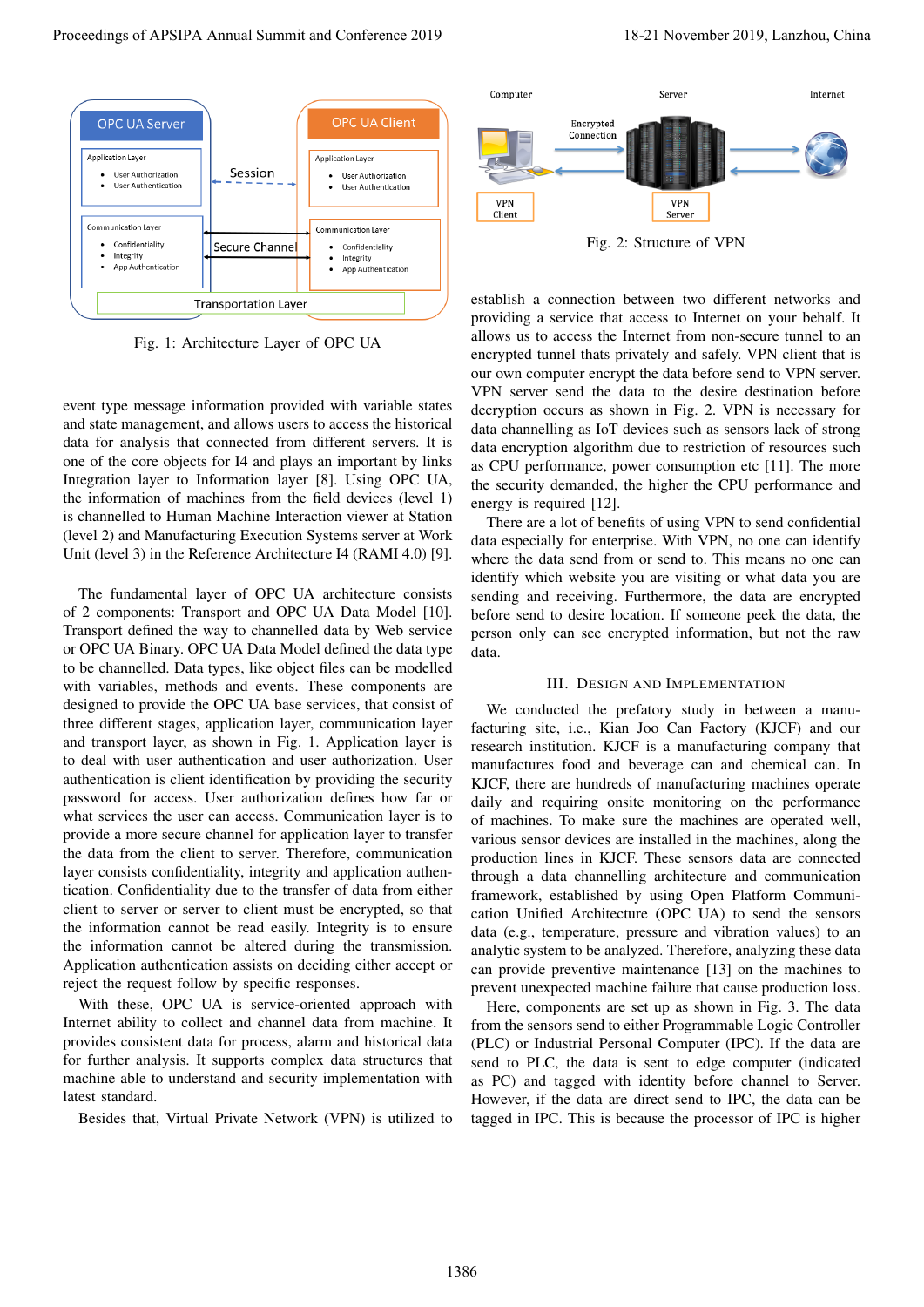

Fig. 3: Components set up for data flow

than PLC. PLC can only work on one task each time. IPC can run Human Machine Interaction (HMI) process, tagging and automation process at the same time.

All data that has been tagged are channelled to server for storing. Then, an analysis system requests the data from server instead of direct request from PLC or IPC. Server only send the metadata to analysis system to make sure the data in the machine cannot be alter.

## *A. COMPONENTS SETTING UP*

A welding machine that used to weld the rolled metal sheet interface to form a can, is selected to install data sensors. There are 5 sensors being used to detect and monitor the condition of the welding machine. Air pressure sensor  $(PN7094_1)$  is used to detect the pressure generate by air compressor [14]. Chill pressure sensor  $(PN7094<sub>2</sub>)$  is used to measure the air pressure of chiller [14]. Temperature of in-coming water are determined by sensor SV4200 that used to cool down the welding arm [15]. Next, VTV122 is a sensor that used to determine the vibration of the welding engine [16]. Lastly, the current supply to the welding machine is measured by a current sensor that originally install in a static frequency converter (Pulsar154) for monitoring purpose [17].

All sensor data are collected by a PLC called Simatic S7-1200 from Siemens [18]. PLC converts the sensor data into binary form, i.e., 32-bits Float data type. Then, data are channelled to a software called Simatic WinCC using Profinet standard [18]. Profinet is a industrial leading Ethernet standard that link end to end devices and integrate all the processes of machines in industry [19]. Simatic WinCC is a Supervisory Control And Data Acquisition (SCADA) and Human-Machine Interface (HMI) system that used by Siemens to control and monitor the condition of machines [20].

A data channelling architecture and communication framework is established by using OPC UA to store the data to a database server from WinCC. By using the OPC UA open source library maintained by OPC Foundation, a program running on OPC UA based on requirement is developed using Visual Studio IDE in Python programming language. With OPC UA protocol, data are channelled to analytic system that install in a computer. VPN is required to assist OPC UA in providing a more secure data channelling method. VPN

**Input:**  $N_n, S_n, L_n$ Output:  $V_{L_n}$ <sup>1</sup> initialization ; ; 2 client  $\leftarrow$  OPC.TCP URL via VPN ;  $\alpha$  client  $\leftarrow$  connected : <sup>4</sup> repeat  $5$  foreach  $V_n$  do 6  $\mid N_n \leftarrow$  Get client's node for  $S_n, L_n$ ; 7 |  $V_{L_n} \leftarrow$  Get Value for  $N_n$ ; <sup>8</sup> end  $9 \mid d \leftarrow \text{NOW}$ ; 10  $T \leftarrow V_{L_n}, d;$ 11 **if** csv file date  $\neq$  *NOW* then create new csv file; 12 csv file  $\leftarrow$  append T; <sup>13</sup> until *process stop*;

### Algorithm 1: Pseudo code for data channelling

enables data encryption before it is sent and data decryption when it is received. This able to make sure all confidential data are not leak to third party during the data channelling process. Furthermore, VPN allows to channel data between different network, from KJCF to an institution, i.e., Tunku Abdul Rahman University College (TAR UC) for analytic purpose as shown in Fig. 3. Here, Forticlient is used for VPN end-to-end encryption of data transmission.

## *B. DATA ACQUISITION*

Algorithm 1 shows the pseudo code for OPC UA client to request data from server via connected VPN. Each data  $(V_n)$ request is defined as a session  $(S_n)$  with a label  $(L_n)$  under a connected node  $(N_n)$ . Then, each collected data will be tagged with a timestamp  $(d)$  and store into the database, e.g., CSV file.

The data that need to be analyzed from the welding machine are temperature, pressure, vibration and current data. These data are read by the sensors that install at particular location in machine. The data are collected and converted to human understandable form by PLC. For example, temperature sensor will send 8 bits data (i.e., 00001001) to PLC, indicates the temperature reading. PLC will need to convert this data into a human understandable form, which is 90◦C. Data from PLC are channelled to computer via Profinet and received by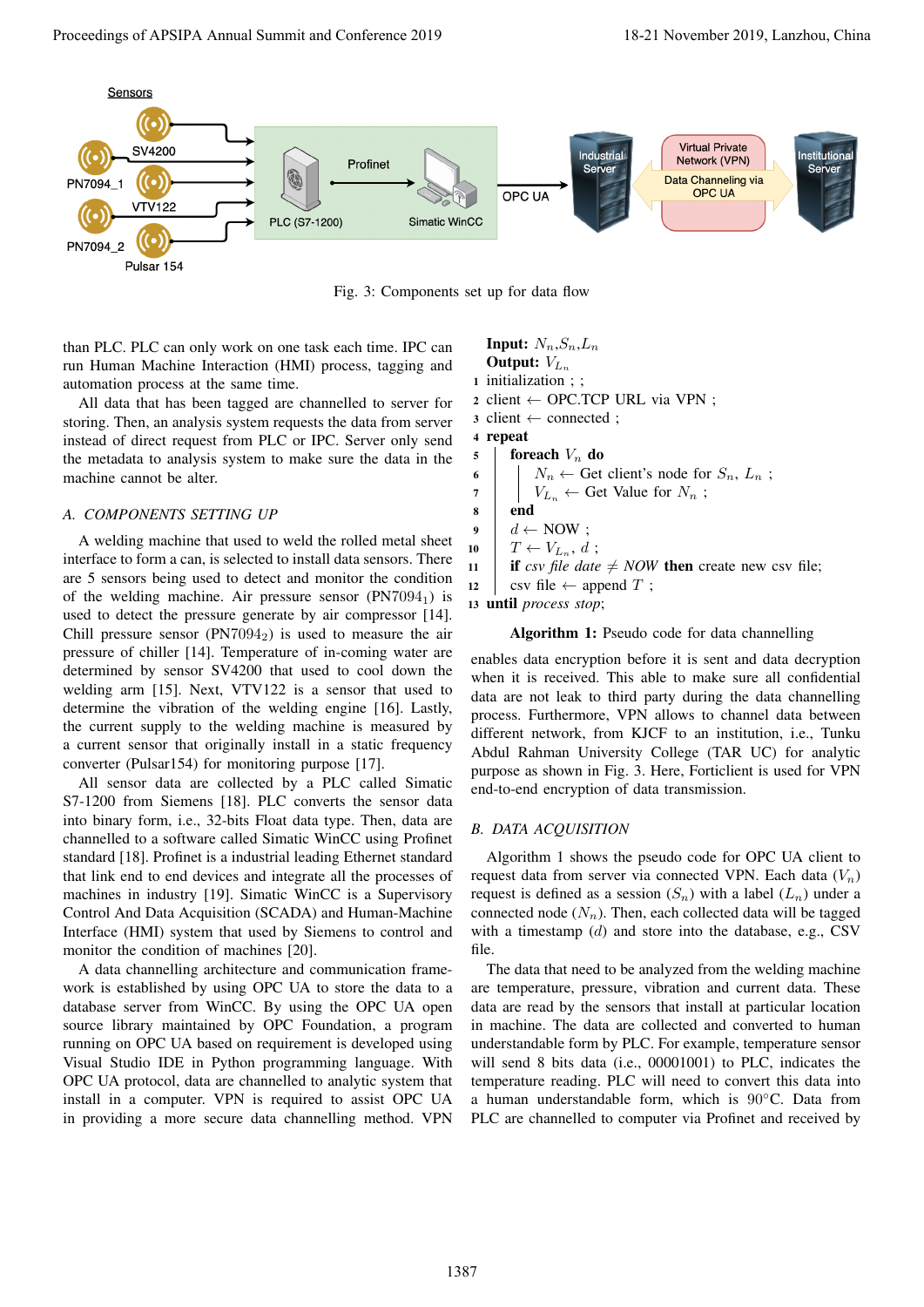| Table I: Average Delays of Time (milliseconds) |  |  |  |
|------------------------------------------------|--|--|--|
|------------------------------------------------|--|--|--|

| No. of PC | No. of program   | Test                  | Delay (ms) |      |      |
|-----------|------------------|-----------------------|------------|------|------|
|           |                  |                       | 1D         | 3D   | 5D   |
| 1 PC      | 1 <sub>PG</sub>  | $\alpha_1$            | 64         | 172  | 321  |
|           | 3 PGs            | $\alpha_2$            | 103        | 338  | 457  |
|           | 5 PGs            | $\alpha_3$            | 170        | 511  | 710  |
| 3 PCs     | 1 <sub>PG</sub>  | $\alpha_4$            | 101        | 328  | 510  |
|           | 3 PGs            | $\alpha_5$            | 280        | 848  | 1173 |
|           | 5 <sub>PGs</sub> | $\alpha_6$            | 410        | 1244 | 1816 |
| 5 PCs     | 1 <sub>PG</sub>  | $\alpha$ <sub>7</sub> | 143        | 447  | 788  |
|           | 3 PGs            | $\alpha_8$            | 400        | 1328 | 1948 |
|           | 5 PGs            | $\alpha$ <sup>o</sup> | 649        | 2223 | 3015 |

WinCC software. Computer with WinCC can channel the data from KJCF to TAR UC's analytic system.

Collections of data from KJCF to TAR UC are done at TAR UC to analyze the time of data channelling between different networks through OPC UA. A study of data channelling time by using OPC UA is done to determine the factors that can affect the data channelling time. Sets of data are collected as shown in Table I. In this table, D, PC and PG indicate Data, Personal Computer and Program, respectively. For example of 3D 5PC 3PG, 3 data are to be collected by 5 personal computers and each computer running 3 data channelling programs. Equation 1 shows all the data  $V_{L_n}$  and the time received  $d$  for the combination number of 1, 3 and 5 on  $D$ , *PC* and *PG*, with the label  $L_n$ .

$$
(V_{L_n}, d) = \sum_{p=1}^{3} \sum_{q=1}^{3} \sum_{r=1}^{3} PC_{2p-1}, PG_{2q-1}, D_{2r-1},
$$
  
where,  $L_n$  =PN7094<sub>1</sub>, PN7094<sub>2</sub>, VTV122, (1)

SV4200, Pulsar154

# IV. RESULT AND DISCUSSION

We collected 200 rows of data for each 1 data (chill pressure), 3 data (chill pressure, air pressure and incoming water) and 5 data (air pressure, chill pressure, incoming water, vibration and current) respectively with different number of OPC UA Client include PC and PG connected to OPC Server. Then, we compared these results by plotting graphs with moving average period of 5 collected data to achieve a better graphical presentation for data comparison.

Results of collecting 1, 3 and 5 data with different number of PC and PG are shown in Fig. 4, 5 and 6. Solid lines, dashed lines and dotted lines indicate the data is collecting using 1PG, 3PG and 5PG respectively in each computer. For the beginning of data channelling performance (i.e., number of sensor data  $<$  30), the delay time is increased proportionally to the increment of number of sensor data due to time required for initialization process on multiple PCs and PGs.

Then, the average delays of time for each set of 1, 3 and 5 data are shown in Table I. From the Table I, the fastest time of each number of data channelling is 1PC 1PG ( $\alpha_1$ ), which is 64, 172 and 321 milliseconds (ms) for 1D, 3D and 5D respectively. Whereas the slowest time of each number of data channelling is 5PC 5PG  $(\alpha_9)$  takes 649, 2223 and 3015 ms for 1D, 3D

and 5D respectively. In 1PC 3PG  $(\alpha_2)$  and 3PC 1PG  $(\alpha_4)$  have very closed of time, which are 2 ms differences for 1D, 10 ms differ from each other in 3D, and 43 ms difference for 5D. In 3PC 5PG ( $\alpha_6$ ) and 5PC 3PG ( $\alpha_8$ ) have similar 1 data channelling time that is around 400 ms, with the difference of 10 ms. When the number of data increases, the delay time increases, i.e.,  $\alpha_6$  and  $\alpha_8$  has 84 ms and 132 ms difference for 3D and 5D respectively.

From the Fig. 4, 5, 6 and Table I, there are a few factors that affect the time to receive data from different network through OPC UA. As the number of data to be channel increase from 1 to 3 and 5, the time of receiving data (i.e., delay time) increase. This is because by increasing the number of data to be channelled, bit rate will be increased. OPC UA server will carry each bit of data to OPC UA client. The higher the number of data, the higher the number of bits that server need to carry, and the slower the time of receiving data. Furthermore, by increasing the number of PG to receive data from the same OPC UA server, it will affect the time of receive data from server to client. This is due to too many requests from clients to server. To allow clients receive data from server, clients will send requests to server to obtain each data. OPC UA server only can handle certain amount of requests each time. Number of PC that uses to channel same data from same server will also affect the time of transferring data. The reason of this happen is because of the number of requests from client to server increase. The number of PC that channel data from same network, increased the number of requests from client to server, the more requests that server need to handle, the slower the speed of server channel data to client. We can conclude that number of data to be channelled, number of PC request data from same server and number of PG request data from same server will affect the speed. Furthermore, the effect on time of PG obtain data is same as the time of PC obtain data. This can be observed from the Table I, 1D 3PC 5PG  $(\alpha_6)$  and 1D 5PC 3PG  $(\alpha_8)$  have similar data channelling time that is around 400 ms. Proceedings of APSIPA Annual Summit at Conference 2019<br>
Take is An operator (i.e.)  $\frac{1}{2}$  November 2019 18-21 November 2019 18-21 November 2019 18-21 November 2019 18-21 November 2019 18-21 November 2019 18-21 November

However, the causes that affect the time of receive data via OPC UA is not limited to the 3 factors mention above. For example, the hardware specification (e.g., CPU processing speed) of PLC has limit the speed of data channelling. Moreover, networking specification (e.g., Internet speed or bandwidth, router transfer speed) could be another factor to limit the data channelling speed as well. In our next step, we would like to propose an application of data channeling for calculating the effectiveness of factory production. Overall Equipment Effectiveness (OEE) is considered to calculate the productivity of the production floor in order to reduce wastage of operating cost of product [21]. It is measured based on 3 indices: Availability Rate, Performance Rate and Quality Rate. Our proposed OPC UA data channeling mechanism will provide a near real time data, as a part of important variables that is required to calculate the OEE for improving the efficiency of manufacturing production line.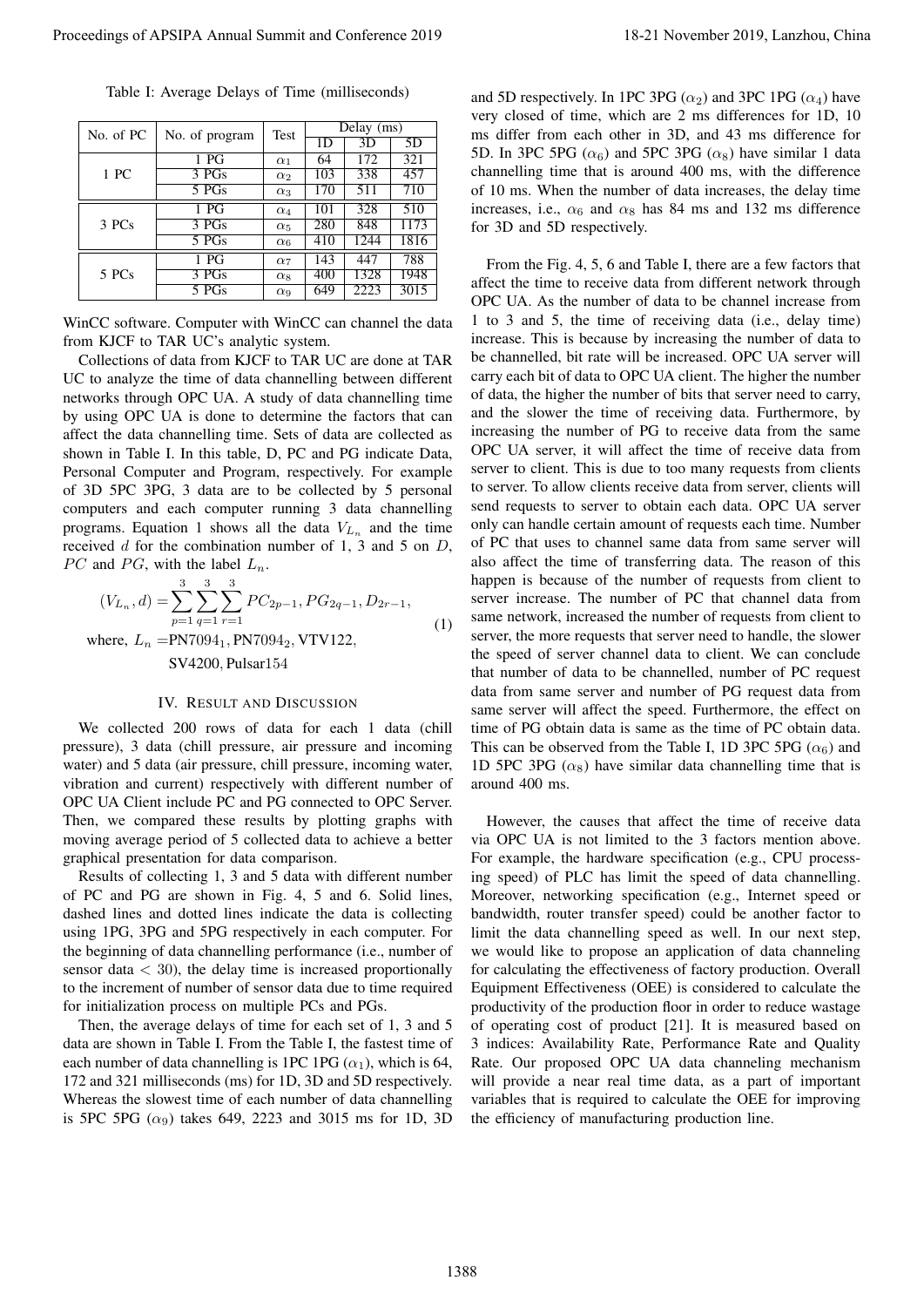









Fig. 6: Performance of 5 Data Channelling

# V. CONCLUSION

This paper revealed the details of data channel from one network to another via data channelling architecture, i.e., Open Platform Communication Unified Architecture (OPC UA) to serve Industrial 4.0 such as predictive maintenance. A few factors that will affect the data channelling speed are determined. These factors are size of data and number of OPC UA Client

that connect to OPC UA Server. Number of OPC UA Client connect to OPC Server refers to number of PC and PG (OPC UA Client) that collect data from machine (OPC UA Server). In future, we will continue extensive work on optimizing real time data channelling mechanism to support near real time data responses for more accurate machine predictive analysis under Industry 4.0 implementation. We will also work on defining all the sensor data (lowest layer) by tagging them